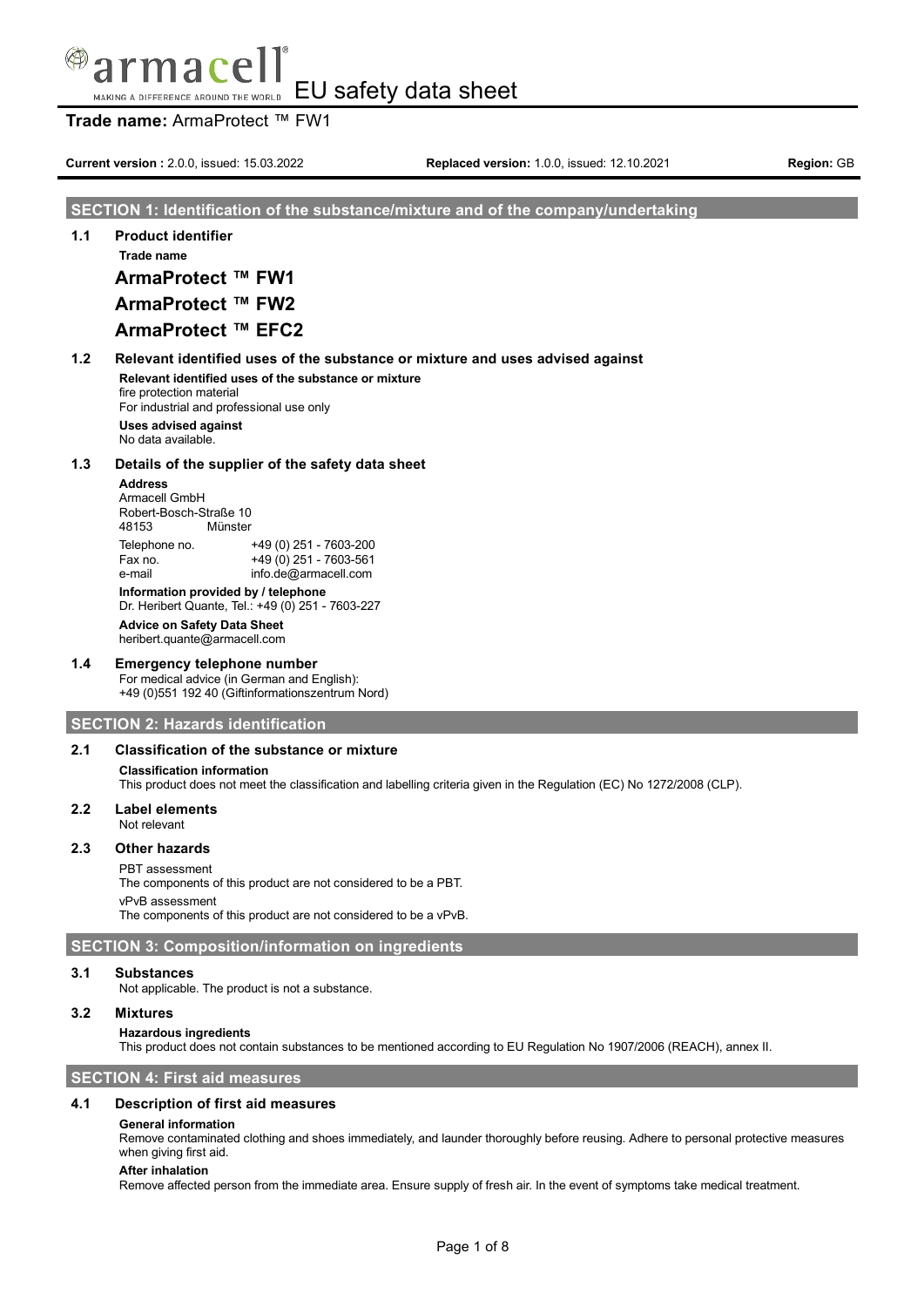

EU safety data sheet MAKING A DIFFERENCE AROUND THE WORLD

# **Trade name:** ArmaProtect ™ FW1

#### **After skin contact**

Wash off with soap and water. Get medical attention if pain still persists.

#### **After eye contact**

Remove contact lenses. Rinse eye thoroughly under running water keeping eyelids wide open and protecting the unaffected eye (at least 10 to 15 minutes). Get medical attention if pain still persists.

#### **After ingestion**

Rinse the mouth thoroughly with water. Never give anything by mouth to an unconscious person. Do not induce vomiting. Call a doctor.

#### **4.2 Most important symptoms and effects, both acute and delayed** No data available.

### **4.3 Indication of any immediate medical attention and special treatment needed** Treat symptomatically.

# **SECTION 5: Firefighting measures**

### **5.1 Extinguishing media**

#### **Suitable extinguishing media**

Foam; Carbon dioxide; Extinguishing powder; Water spray jet; Product itself is non-combustible; adapt fire extinguishing measures to surrounding areas

### **Unsuitable extinguishing media**

High power water jet

## **5.2 Special hazards arising from the substance or mixture**

In the event of fire, the following can be released: Carbon oxides (COx)

#### **5.3 Advice for firefighters**

Use self-contained breathing apparatus. Wear full protective suit. Cool endangered containers with water spray jet. Fire residues and contaminated firefighting water must be disposed of in accordance with the local regulations.

## **SECTION 6: Accidental release measures**

#### **6.1 Personal precautions, protective equipment and emergency procedures**

#### **For non-emergency personnel**

Refer to protective measures listed in sections 7 and 8. Ensure adequate ventilation. Avoid contact with skin, eyes and clothing. Avoid dust formation.

#### **For emergency responders**

No data available. Personal protective equipment (PPE) - see Section 8.

### **6.2 Environmental precautions**

Do not discharge into the drains/surface waters/groundwater.

#### **6.3 Methods and material for containment and cleaning up**

Collect mechanically. Avoid raising dust. When collected, handle material as described under the section heading "Disposal considerations".

#### **6.4 Reference to other sections**

Information regarding safe handling, see section 7. Information regarding personal protective measures, see section 8. Information regarding waste disposal, see section 13.

## **SECTION 7: Handling and storage**

## **7.1 Precautions for safe handling**

#### **Advice on safe handling**

Provide good ventilation at the work area (local exhaust ventilation, if necessary). Risks inherent to handling the product must be minimised by applying the appropriate protective and preventive measures. Working processes should - so far as possible, according to the state of the art - be designed to rule out bodily contact or the release of hazardous substances.

#### **General protective and hygiene measures**

Do not eat, drink or smoke during work time. Keep away from foodstuffs and beverages. Wash hands before breaks and after work. Provide eye wash fountain in work area. Have emergency shower available. Do not inhale dust.

#### **Advice on protection against fire and explosion**

Pay attention to general rules of internal fire prevention. No special measures necessary.

#### **7.2 Conditions for safe storage, including any incompatibilities**

#### **Technical measures and storage conditions**

Keep container tightly closed and dry in a cool, well-ventilated place.

# **Recommended storage temperature**

| Value |  |  | 50 | $^{\circ}$ C |
|-------|--|--|----|--------------|
|       |  |  |    |              |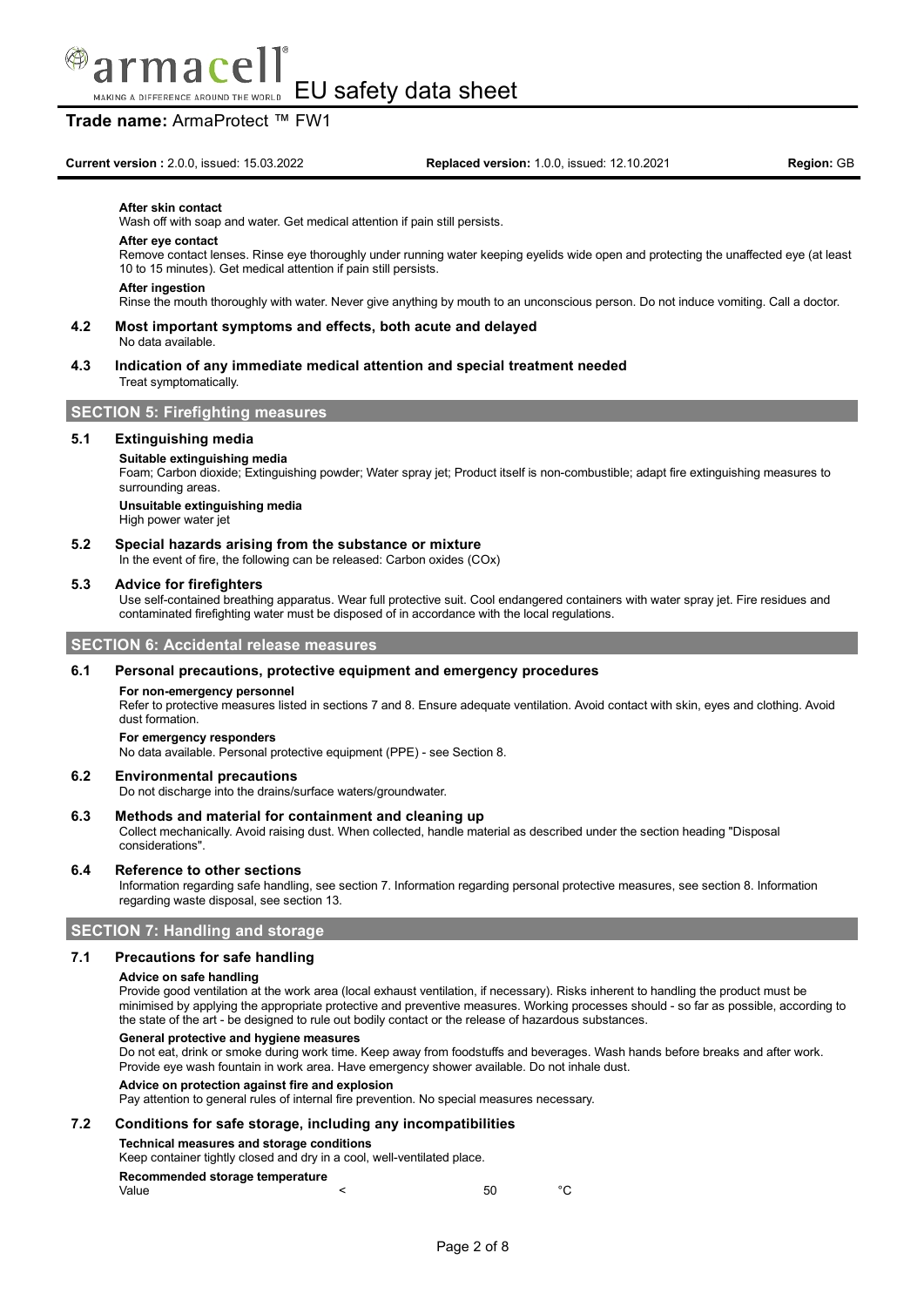

# **Trade name:** ArmaProtect ™ FW1

**Current version :** 2.0.0, issued: 15.03.2022 **Replaced version:** 1.0.0, issued: 12.10.2021 **Region:** GB

#### **Requirements for storage rooms and vessels**

Containers which are opened must be carefully closed and kept upright to prevent leakage. Always keep in containers of same material as the original.

# **Incompatible products**

Substances to be avoided, see section 10.

#### **7.3 Specific end use(s)**

No data available.

## **SECTION 8: Exposure controls/personal protection**

## **8.1 Control parameters**

No parameters available for monitoring.

## **8.2 Exposure controls**

**Appropriate engineering controls**

Ensure adequate ventilation, local exhaust at the work station if necessary.

#### **Personal protective equipment**

#### **Respiratory protection**

If workplace exposure limits are exceeded, a respiration protection approved for this particular job must be worn. In case of dust formation, take appropriate measures for breathing protection in the event that workplace threshold values are not specified.

#### **Eye / face protection**

Safety glasses with side protection shield (EN 166)

#### **Hand protection**

Sufficient protection is given wearing suitable protective gloves checked according to i.e. EN 374, in the event of risk of skin contact with the product. Before use, the protective gloves should be tested in any case for its specific work-station suitability (i.e. mechanical resistance, product compatibility and antistatic properties). Adhere to the manufacturer's instructions and information relating to the use, storage, care and replacement of protective gloves. Protective gloves shall be replaced immediately when physically damaged or worn. Design operations thus to avoid permanent use of protective gloves.

#### **Other**

Normal chemical work clothing.

**Environmental exposure controls**

Do not allow to enter drains or water courses.

## **SECTION 9: Physical and chemical properties**

## **9.1 Information on basic physical and chemical properties**

| <b>State of aggregation</b>                     |                            |
|-------------------------------------------------|----------------------------|
| solid                                           |                            |
| <b>Form/Colour</b>                              |                            |
| solid                                           |                            |
| various                                         |                            |
| Odour                                           |                            |
| odourless                                       |                            |
| pH value                                        |                            |
| No data available                               |                            |
| Boiling point / boiling range                   |                            |
| No data available                               |                            |
| Melting point/freezing point                    |                            |
| No data available                               |                            |
| <b>Decomposition temperature</b>                |                            |
| Value                                           | $^{\circ}C$<br>150<br>$\,$ |
| Source                                          | supplier                   |
| <b>Flash point</b>                              |                            |
| Not applicable                                  |                            |
| Source                                          | supplier                   |
| Ignition temperature                            |                            |
| Not applicable                                  |                            |
| Source                                          | supplier                   |
| <b>Explosive properties</b>                     |                            |
| The product does not have explosive properties. |                            |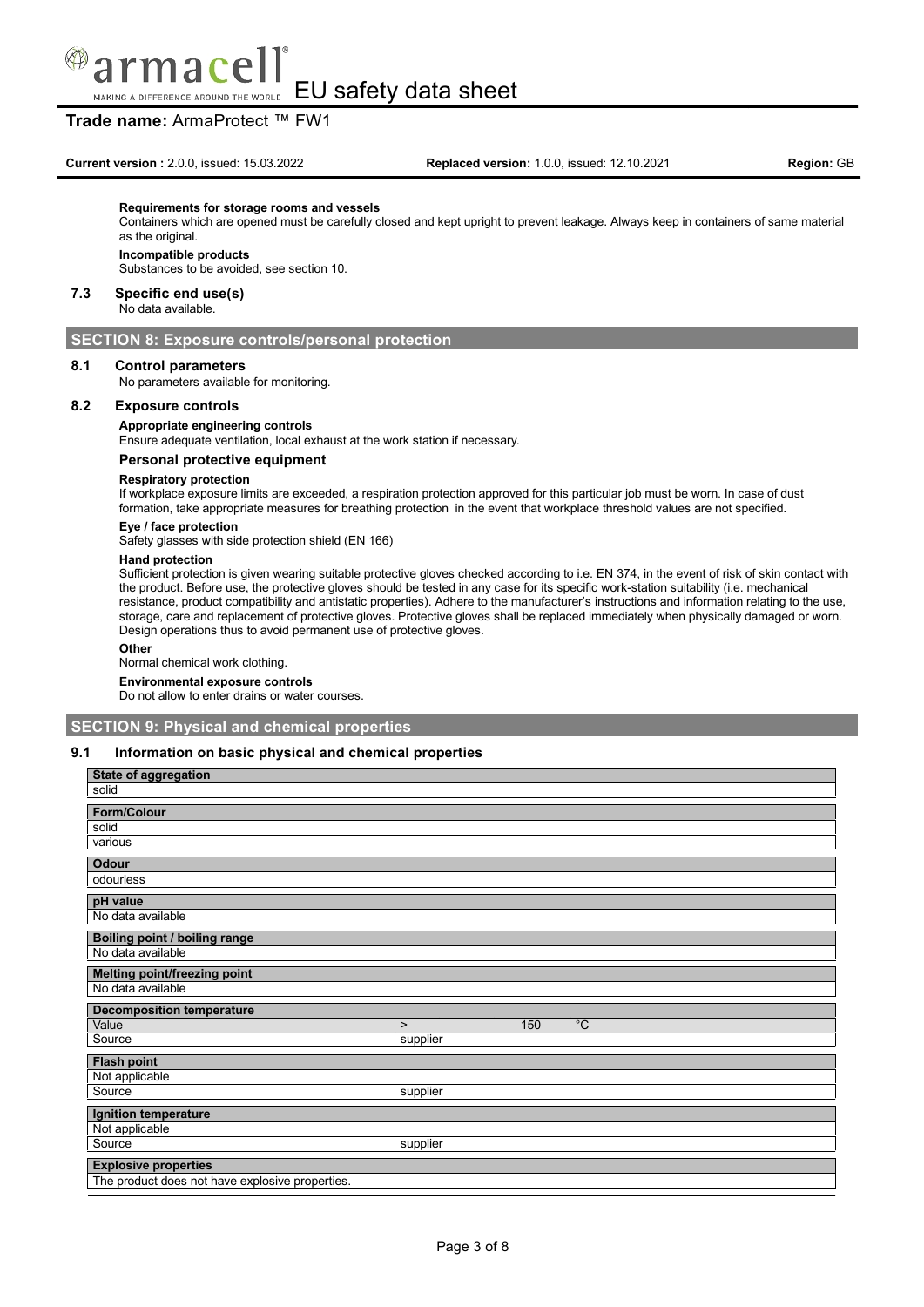

# **Trade name:** ArmaProtect ™ FW1

**Current version :** 2.0.0, issued: 15.03.2022 **Replaced version:** 1.0.0, issued: 12.10.2021 **Region:** GB

**1 ArmaProtect ™ FW1 ArmaProtect ™ FW2 ArmaProtect ™ EFC2**

| <b>Flammability</b>                                                    |                                                                                   |
|------------------------------------------------------------------------|-----------------------------------------------------------------------------------|
| Not applicable                                                         |                                                                                   |
| Source                                                                 | supplier                                                                          |
| <b>Lower explosion limit</b>                                           |                                                                                   |
| Not applicable                                                         |                                                                                   |
| Source                                                                 | supplier                                                                          |
| <b>Upper explosion limit</b>                                           |                                                                                   |
| Not applicable<br>Source                                               |                                                                                   |
|                                                                        | supplier                                                                          |
| Vapour pressure                                                        |                                                                                   |
| No data available                                                      |                                                                                   |
| <b>Relative vapour density</b><br>No data available                    |                                                                                   |
| <b>Relative density</b>                                                |                                                                                   |
| No data available                                                      |                                                                                   |
| <b>Density</b>                                                         |                                                                                   |
| Value                                                                  | 1950<br>1580<br>g/m <sup>3</sup><br>$\blacksquare$                                |
| Reference temperature<br>Source                                        | 20<br>$^{\circ}$ C<br>supplier                                                    |
|                                                                        |                                                                                   |
| Solubility in water<br>Source                                          |                                                                                   |
| Comments                                                               | supplier<br>insoluble                                                             |
|                                                                        |                                                                                   |
| <b>Solubility</b><br>No data available                                 |                                                                                   |
|                                                                        |                                                                                   |
| Partition coefficient n-octanol/water (log value)<br>No data available |                                                                                   |
|                                                                        |                                                                                   |
| <b>Viscosity</b><br>Not applicable                                     |                                                                                   |
| Source                                                                 | supplier                                                                          |
| <b>Particle characteristics</b>                                        |                                                                                   |
| No data available                                                      |                                                                                   |
|                                                                        |                                                                                   |
| 9.2<br><b>Other information</b>                                        |                                                                                   |
| <b>Other information</b><br>No data available.                         |                                                                                   |
|                                                                        |                                                                                   |
| <b>SECTION 10: Stability and reactivity</b>                            |                                                                                   |
| 10.1<br>Reactivity<br>No data available.                               |                                                                                   |
|                                                                        |                                                                                   |
| 10.2<br><b>Chemical stability</b>                                      | Stable under recommended storage and handling conditions (See section 7).         |
| Possibility of hazardous reactions<br>10.3                             | No hazardous reaction when handled and stored according to provisions.            |
| <b>Conditions to avoid</b><br>10.4                                     | Do not overheat to avoid thermal decomposition. High temperatures.                |
| 10.5<br>Incompatible materials<br>strong acids; strong bases           |                                                                                   |
| 10.6<br>Hazardous decomposition products                               | None if stored, handled and transported properly. In case of fire: see section 5. |
| <b>SECTION 11: Toxicological information</b>                           |                                                                                   |
| 11.1                                                                   | Information on hazard classes as defined in Regulation (EC) No 1272/2008          |
| <b>Acute oral toxicity</b>                                             |                                                                                   |
| <b>Product Name</b><br><b>No</b>                                       |                                                                                   |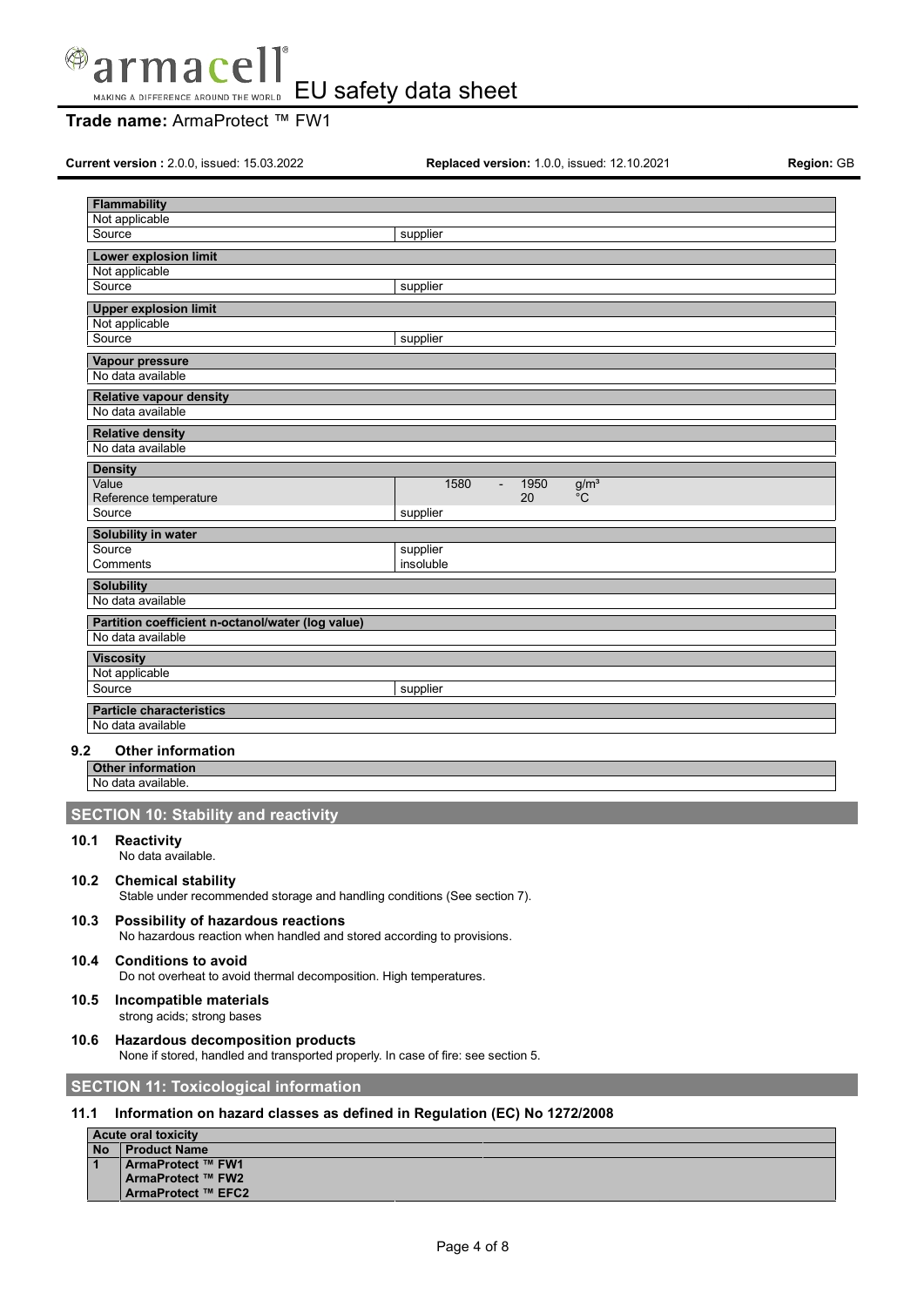

# **Trade name:** ArmaProtect ™ FW1

**Current version :** 2.0.0, issued: 15.03.2022 **Replaced version:** 1.0.0, issued: 12.10.2021 **Region:** GB

| Source                                                     | supplier                                                                      |
|------------------------------------------------------------|-------------------------------------------------------------------------------|
| Evaluation/classification                                  | Based on available data, the classification criteria are not met.             |
| <b>Acute dermal toxicity</b>                               |                                                                               |
| <b>Product Name</b><br>No                                  |                                                                               |
| ArmaProtect ™ FW1<br>$\mathbf 1$                           |                                                                               |
| ArmaProtect ™ FW2<br>ArmaProtect ™ EFC2                    |                                                                               |
| Source                                                     | supplier                                                                      |
| Evaluation/classification                                  | Based on available data, the classification criteria are not met.             |
|                                                            |                                                                               |
| Acute inhalational toxicity<br><b>Product Name</b><br>No   |                                                                               |
| ArmaProtect ™ FW1<br>$\mathbf{1}$                          |                                                                               |
| ArmaProtect ™ FW2                                          |                                                                               |
| ArmaProtect ™ EFC2                                         |                                                                               |
| Evaluation/classification                                  | Based on available data, the classification criteria are not met.             |
| <b>Skin corrosion/irritation</b>                           |                                                                               |
| <b>Product Name</b><br>No                                  |                                                                               |
| ArmaProtect ™ FW1<br>$\mathbf 1$                           |                                                                               |
| ArmaProtect ™ FW2                                          |                                                                               |
| ArmaProtect ™ EFC2<br>Source                               |                                                                               |
| Evaluation/classification                                  | supplier<br>Based on available data, the classification criteria are not met. |
|                                                            |                                                                               |
| Serious eye damage/irritation<br><b>Product Name</b><br>No |                                                                               |
| ArmaProtect ™ FW1<br>$\mathbf{1}$                          |                                                                               |
| ArmaProtect ™ FW2                                          |                                                                               |
| ArmaProtect ™ EFC2                                         |                                                                               |
| Source                                                     | supplier                                                                      |
| Evaluation/classification                                  | Based on available data, the classification criteria are not met.             |
| Respiratory or skin sensitisation                          |                                                                               |
| <b>Product Name</b><br>No.                                 |                                                                               |
| ArmaProtect ™ FW1<br>$\mathbf{1}$<br>ArmaProtect ™ FW2     |                                                                               |
| ArmaProtect ™ EFC2                                         |                                                                               |
| Route of exposure                                          | Skin                                                                          |
| Source                                                     | supplier                                                                      |
| Evaluation/classification                                  | Based on available data, the classification criteria are not met.             |
| <b>Germ cell mutagenicity</b>                              |                                                                               |
| <b>Product Name</b><br>No                                  |                                                                               |
| ArmaProtect ™ FW1<br>$\mathbf{1}$                          |                                                                               |
| ArmaProtect ™ FW2<br>ArmaProtect ™ EFC2                    |                                                                               |
| Source                                                     | supplier                                                                      |
| Evaluation/classification                                  | Based on available data, the classification criteria are not met.             |
| <b>Reproduction toxicity</b>                               |                                                                               |
| <b>Product Name</b><br>No                                  |                                                                               |
| ArmaProtect ™ FW1<br>1                                     |                                                                               |
| ArmaProtect ™ FW2                                          |                                                                               |
| ArmaProtect ™ EFC2                                         |                                                                               |
| Source<br>Evaluation/classification                        | supplier<br>Based on available data, the classification criteria are not met. |
|                                                            |                                                                               |
| Carcinogenicity<br><b>Product Name</b>                     |                                                                               |
| No<br>ArmaProtect ™ FW1<br>$\mathbf{1}$                    |                                                                               |
| ArmaProtect ™ FW2                                          |                                                                               |
| ArmaProtect ™ EFC2                                         |                                                                               |
| Source                                                     | supplier                                                                      |
| Evaluation/classification                                  | Based on available data, the classification criteria are not met.             |
| <b>STOT - single exposure</b>                              |                                                                               |
| <b>Product Name</b><br>No                                  |                                                                               |
| ArmaProtect ™ FW1<br>1                                     |                                                                               |
| ArmaProtect ™ FW2<br>ArmaProtect ™ EFC2                    |                                                                               |
| Source                                                     | supplier                                                                      |
|                                                            |                                                                               |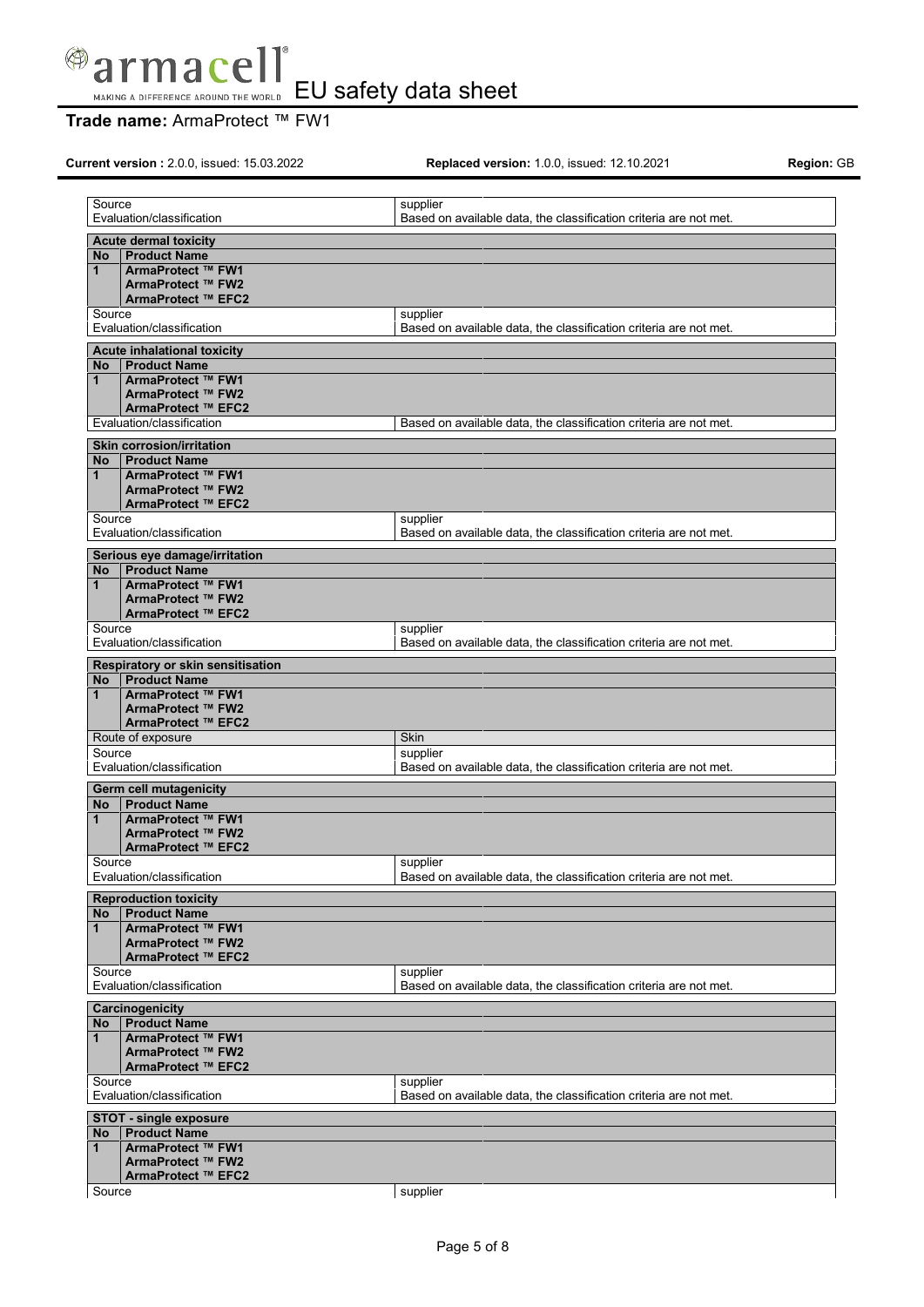

# **Trade name:** ArmaProtect ™ FW1

**Current version :** 2.0.0, issued: 15.03.2022 **Replaced version:** 1.0.0, issued: 12.10.2021 **Region:** GB

| Evaluation/classification                                                                     | Based on available data, the classification criteria are not met. |
|-----------------------------------------------------------------------------------------------|-------------------------------------------------------------------|
| <b>STOT - repeated exposure</b>                                                               |                                                                   |
| <b>Product Name</b><br><b>No</b>                                                              |                                                                   |
| ArmaProtect ™ FW1                                                                             |                                                                   |
| ArmaProtect ™ FW2                                                                             |                                                                   |
| ArmaProtect ™ EFC2                                                                            |                                                                   |
| Source                                                                                        | supplier                                                          |
| Evaluation/classification                                                                     | Based on available data, the classification criteria are not met. |
| <b>Aspiration hazard</b><br>Based on available data, the classification criteria are not met. |                                                                   |
| Symptoms related to the physical, chemical and toxicological characteristics                  |                                                                   |

Eye contact may cause mechanical irritation through dust particles.

## **11.2 Information on other hazards**

**Endocrine disrupting properties** No data available. **Other information** No data available.

# **SECTION 12: Ecological information**

## **12.1 Toxicity**

| <b>Toxicity to fish (acute)</b>                        |
|--------------------------------------------------------|
| No data available                                      |
| <b>Toxicity to fish (chronic)</b><br>No data available |
|                                                        |
| <b>Toxicity to Daphnia (acute)</b>                     |
| No data available                                      |
| <b>Toxicity to Daphnia (chronic)</b>                   |
| No data available                                      |
| Toxicity to algae (acute)                              |
| No data available                                      |
| Toxicity to algae (chronic)                            |
| No data available                                      |
| <b>Bacteria toxicity</b>                               |
| No data available                                      |

# **12.2 Persistence and degradability**

No data available.

**12.3 Bioaccumulative potential**

No data available.

# **12.4 Mobility in soil**

No data available.

## **12.5 Results of PBT and vPvB assessment**

| <b>Results of PBT and vPvB assessment</b> |                                                                 |
|-------------------------------------------|-----------------------------------------------------------------|
| l PBT assessment                          | The components of this product are not considered to be a PBT.  |
| vPvB assessment                           | The components of this product are not considered to be a vPvB. |

### **12.6 Endocrine disrupting properties** No data available.

### **12.7 Other adverse effects**

No data available.

## **12.8 Other information**

**Other information** Ecological data are not available. Do not discharge product unmonitored into the environment.

# **SECTION 13: Disposal considerations**

# **13.1 Waste treatment methods**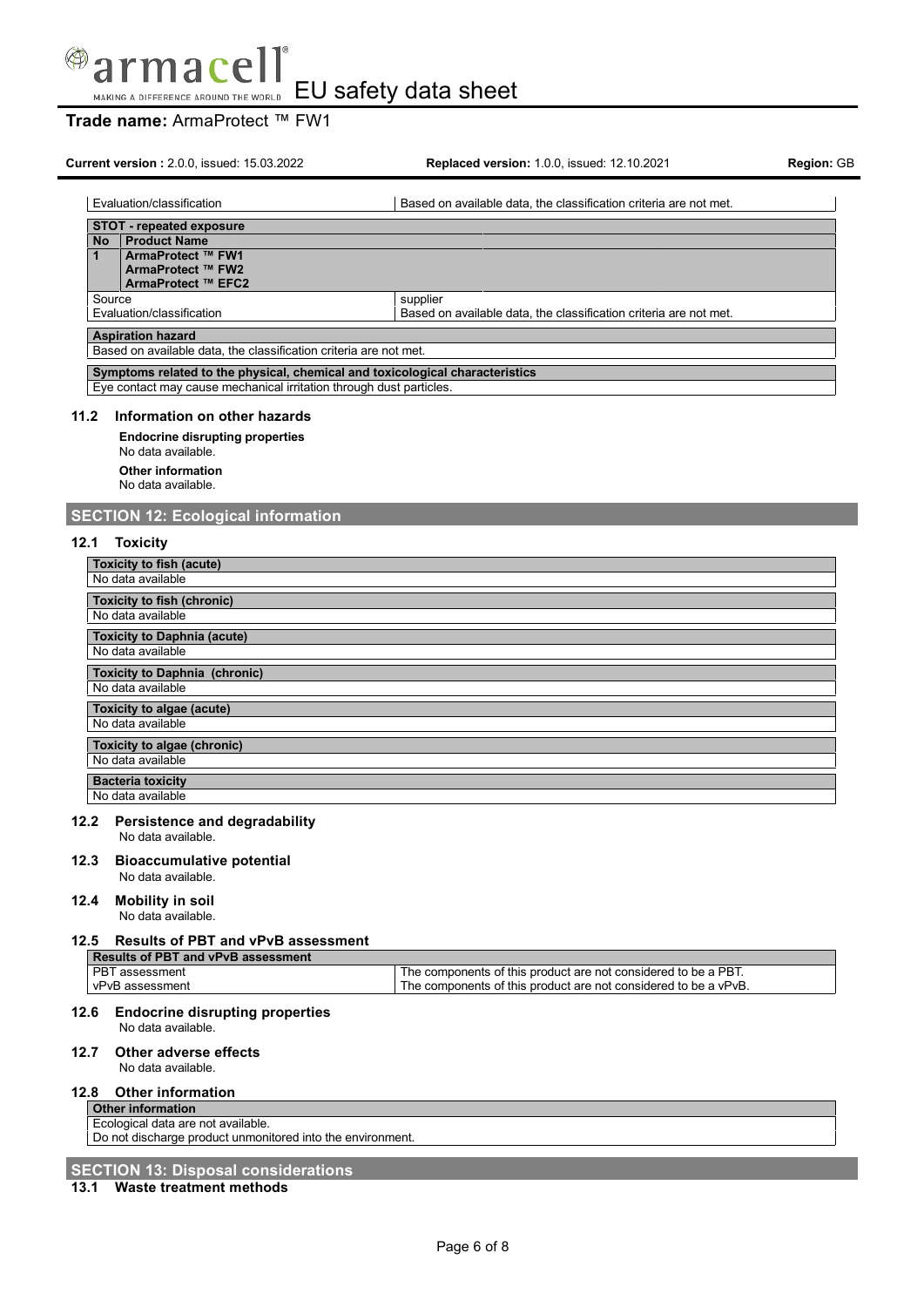

# **Trade name:** ArmaProtect ™ FW1

#### **Product**

Allocation of a waste code number, according to the European Waste Catalogue, should be carried out in agreement with the regional waste disposal company.

dispose of in accordance with local regulation.

#### **Packaging**

Residues must be removed from packaging and when emptied completely disposed of in accordance with the regulations for waste removal. Incompletely emptied packaging must be disposed of in the form of disposal specified by the regional disposer.

# **SECTION 14: Transport information**

#### **14.1 Transport ADR/RID/ADN**

The product is not subject to ADR/RID/ADN regulations.

### **14.2 Transport IMDG**

The product is not subject to IMDG regulations.

# **14.3 Transport ICAO-TI / IATA**

The product is not subject to ICAO-TI / IATA regulations.

## **14.4 Other information**

- No data available.
- **14.5 Environmental hazards** Information on environmental hazards, if relevant, please see 14.1 - 14.3.
- **14.6 Special precautions for user** No data available.
- **14.7 Maritime transport in bulk according to IMO instruments** Not relevant

## **SECTION 15: Regulatory information**

# **15.1 Safety, health and environmental regulations/legislation specific for the substance or mixture EU regulations**

**Regulation (EC) No 1907/2006 (REACH) Annex XIV (List of substances subject to authorisation)**

According to the data available and/or specifications supplied by upstream suppliers, this product does not contain any substances considered as substances requiring authorisation as listed on Annex XIV of the REACH regulation (EC) 1907/2006.

**REACH candidate list of substances of very high concern (SVHC) for authorisation**

According to available data and the information provided by preliminary suppliers, the product does not contain substances that are considered substances meeting the criteria for inclusion in annex XIV (List of Substances Subject to Authorisation) as laid down in Article 57 and article 59 of REACH (EC) 1907/2006.

**Regulation (EC) No 1907/2006 (REACH) Annex XVII: RESTRICTIONS ON THE MANUFACTURE, PLACING ON THE MARKET AND USE OF CERTAIN DANGEROUS SUBSTANCES, MIXTURES AND ARTICLES**

According to the data available and/or specifications supplied by upstream suppliers, this product does not contain any substances subject to restriction as listed in Annex XVII of the REACH regulation (EC) 1907/2006.

**Directive 2012/18/EU on the control of major-accident hazards involving dangerous substances**

This product is not subject to Part 1 or 2 of Annex I.

### **15.2 Chemical safety assessment**

A chemical safety assessment has not been carried out for this mixture.

## **SECTION 16: Other information**

### **Sources of key data used to compile the data sheet:**

Regulation (EC) No 1907/2006 (REACH), 1272/2008 (CLP) as amended in each case.

Directives 2000/39/EC, 2006/15/EC, 2009/161/EU, (EU) 2017/164.

National Threshold Limit Values of the corresponding countries as amended in each case.

Transport regulations according to ADR, RID, IMDG, IATA as amended in each case.

The data sources used to determine physical, toxic and ecotoxic data, are indicated directly in the corresponding section.

#### **Creation of the safety data sheet**

#### UMCO GmbH

Georg-Wilhelm-Str. 187, D-21107 Hamburg

Tel.: +49 40 / 555 546 300 Fax: +49 40 / 555 546 357 e-mail: umco@umco.de

This information is based on our present knowledge and experience.

The safety data sheet describes products with a view to safety requirements.

It does not however, constitute a guarantee for any specific product properties and shall not establish a legally valid contractual